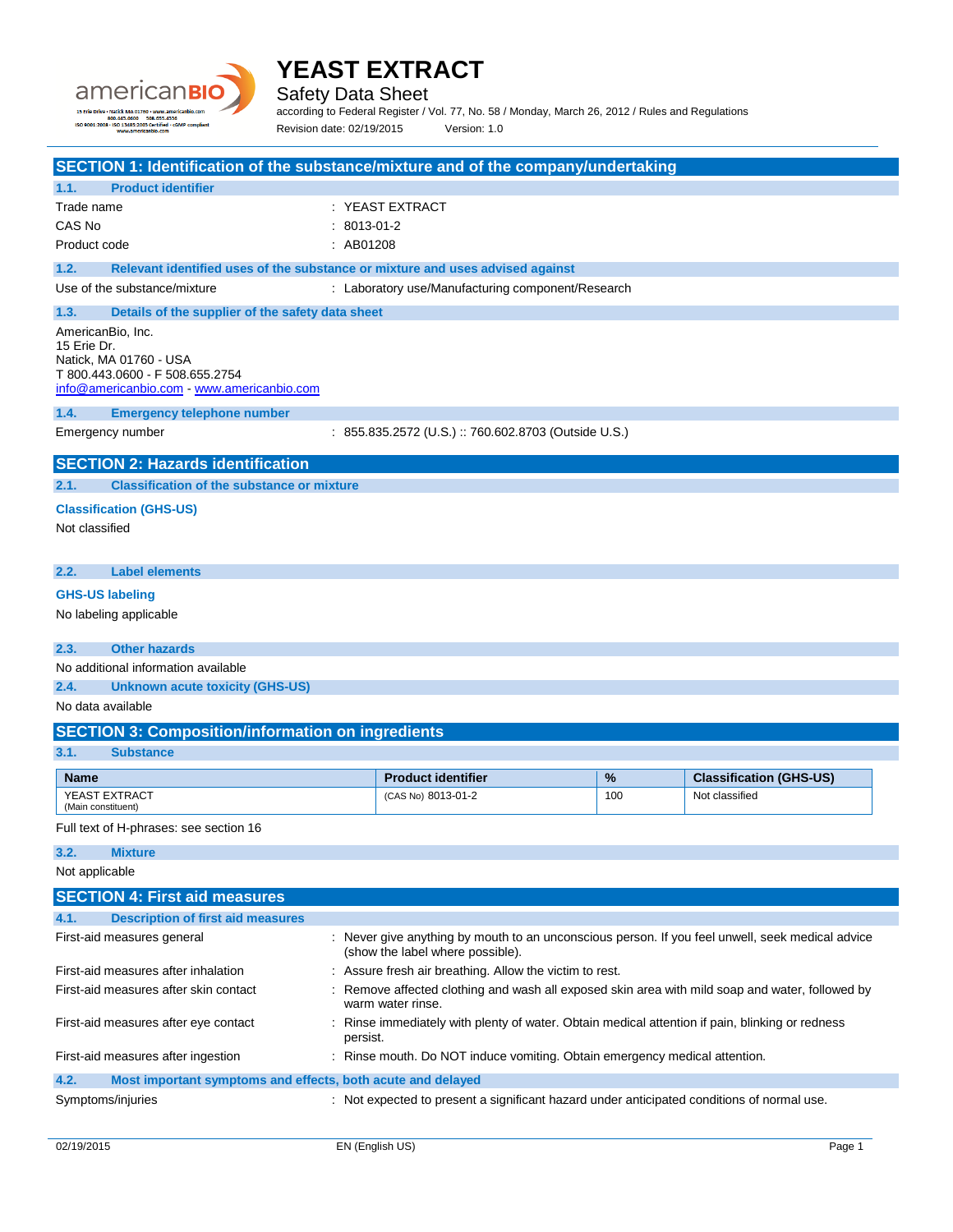## Safety Data Sheet

according to Federal Register / Vol. 77, No. 58 / Monday, March 26, 2012 / Rules and Regulations

| 4.3.                                                                        | Indication of any immediate medical attention and special treatment needed                                                                                                                 |
|-----------------------------------------------------------------------------|--------------------------------------------------------------------------------------------------------------------------------------------------------------------------------------------|
| No additional information available                                         |                                                                                                                                                                                            |
| <b>SECTION 5: Firefighting measures</b>                                     |                                                                                                                                                                                            |
| <b>Extinguishing media</b><br>5.1.                                          |                                                                                                                                                                                            |
| suitable extinguishing media                                                | : Foam. Dry powder. Carbon dioxide. Water spray. Sand.                                                                                                                                     |
| Unsuitable extinguishing media                                              | : Do not use a heavy water stream.                                                                                                                                                         |
| 5.2.<br>Special hazards arising from the substance or mixture               |                                                                                                                                                                                            |
| No additional information available                                         |                                                                                                                                                                                            |
| 5.3.<br><b>Advice for firefighters</b>                                      |                                                                                                                                                                                            |
| Firefighting instructions                                                   | : Use water spray or fog for cooling exposed containers. Exercise caution when fighting any<br>chemical fire. Avoid (reject) fire-fighting water to enter environment.                     |
| Protection during firefighting                                              | : Do not enter fire area without proper protective equipment, including respiratory protection.                                                                                            |
| <b>SECTION 6: Accidental release measures</b>                               |                                                                                                                                                                                            |
| 6.1.<br>Personal precautions, protective equipment and emergency procedures |                                                                                                                                                                                            |
| 6.1.1.<br>For non-emergency personnel                                       |                                                                                                                                                                                            |
| Emergency procedures                                                        | : Evacuate unnecessary personnel.                                                                                                                                                          |
| 6.1.2.<br>For emergency responders                                          |                                                                                                                                                                                            |
| Protective equipment                                                        | : Equip cleanup crew with proper protection.                                                                                                                                               |
| <b>Emergency procedures</b>                                                 | : Ventilate area.                                                                                                                                                                          |
| 6.2.<br><b>Environmental precautions</b>                                    |                                                                                                                                                                                            |
|                                                                             | Prevent entry to sewers and public waters. Notify authorities if liquid enters sewers or public waters.                                                                                    |
| 6.3.<br>Methods and material for containment and cleaning up                |                                                                                                                                                                                            |
| Methods for cleaning up                                                     | : On land, sweep or shovel into suitable containers. Minimize generation of dust. Store away from<br>other materials.                                                                      |
| 6.4.<br><b>Reference to other sections</b>                                  |                                                                                                                                                                                            |
| See Heading 8. Exposure controls and personal protection.                   |                                                                                                                                                                                            |
| <b>SECTION 7: Handling and storage</b>                                      |                                                                                                                                                                                            |
| <b>Precautions for safe handling</b><br>7.1.                                |                                                                                                                                                                                            |
| Precautions for safe handling                                               | : Wash hands and other exposed areas with mild soap and water before eat, drink or smoke and<br>when leaving work. Provide good ventilation in process area to prevent formation of vapor. |
| 7.2.<br>Conditions for safe storage, including any incompatibilities        |                                                                                                                                                                                            |
| Storage conditions                                                          | Keep only in the original container in a cool, well ventilated place away from : Direct sunlight.<br>Keep container closed when not in use.                                                |
| Incompatible products                                                       | Strong bases. strong acids.                                                                                                                                                                |
| Incompatible materials                                                      | : Sources of ignition. Direct sunlight.                                                                                                                                                    |
| <b>Specific end use(s)</b><br>7.3.                                          |                                                                                                                                                                                            |
| No additional information available                                         |                                                                                                                                                                                            |
| <b>SECTION 8: Exposure controls/personal protection</b>                     |                                                                                                                                                                                            |
| <b>Control parameters</b><br>8.1.                                           |                                                                                                                                                                                            |
| No additional information available                                         |                                                                                                                                                                                            |
| 8.2.<br><b>Exposure controls</b>                                            |                                                                                                                                                                                            |

| Personal protective equipment | : Avoid all unnecessary exposure.         |
|-------------------------------|-------------------------------------------|
| Hand protection               | : Wear protective gloves.                 |
| Eye protection                | : Chemical goggles or safety glasses.     |
| Skin and body protection      | : Wear suitable protective clothing.      |
| Respiratory protection        | : Wear approved mask.                     |
| Other information             | : When using, do not eat, drink or smoke. |
|                               |                                           |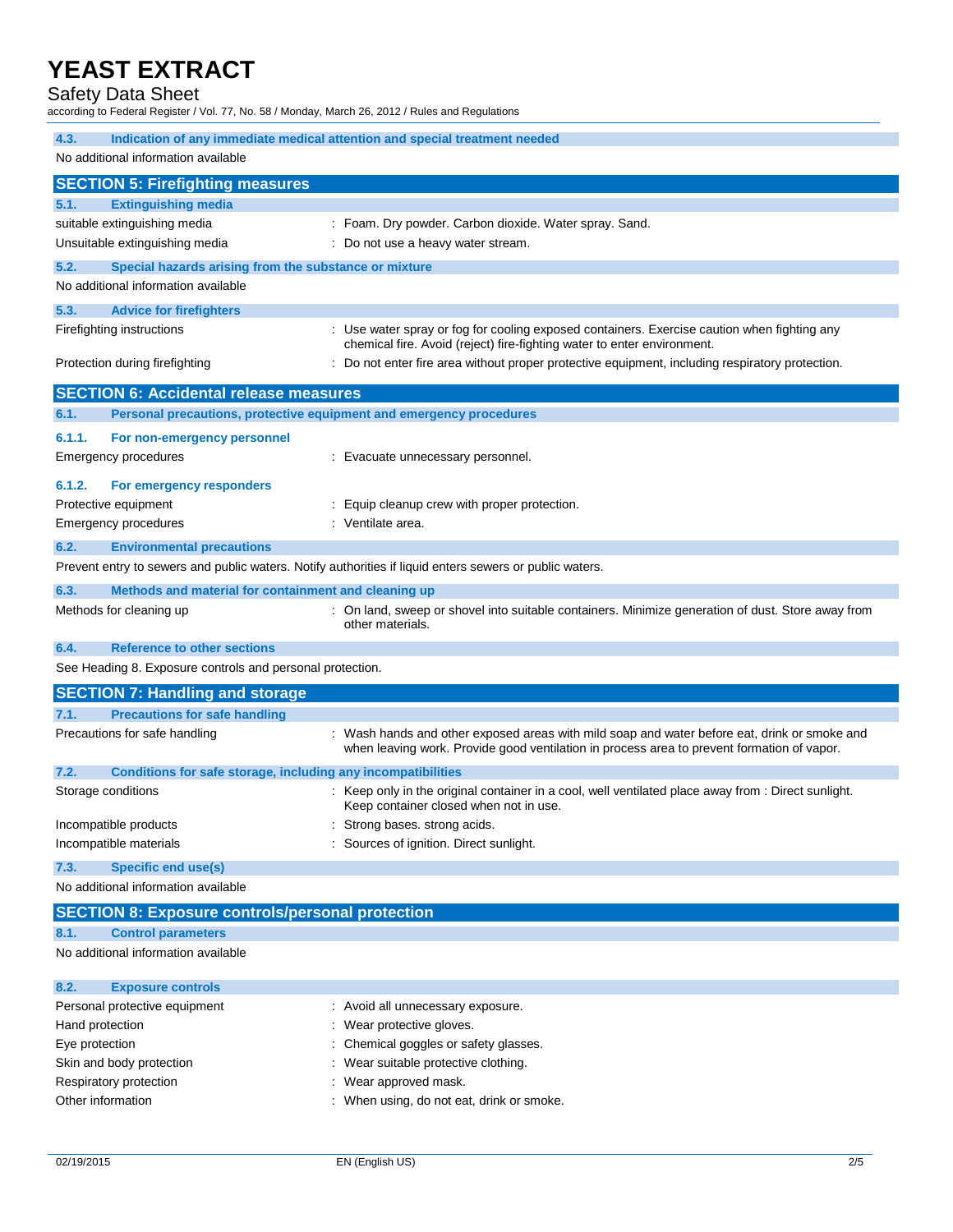## Safety Data Sheet

according to Federal Register / Vol. 77, No. 58 / Monday, March 26, 2012 / Rules and Regulations

| <b>SECTION 9: Physical and chemical properties</b>            |                   |
|---------------------------------------------------------------|-------------------|
| 9.1.<br>Information on basic physical and chemical properties |                   |
| Physical state                                                | : Solid           |
| Color                                                         | No data available |
| Odor                                                          | characteristic.   |
| Odor threshold                                                | No data available |
| рH                                                            | No data available |
| Relative evaporation rate (butyl acetate=1)                   | No data available |
| Melting point                                                 | No data available |
| Freezing point                                                | No data available |
| Boiling point                                                 | No data available |
| Flash point                                                   | No data available |
| Self ignition temperature                                     | No data available |
| Decomposition temperature                                     | No data available |
| Flammability (solid, gas)                                     | No data available |
| Vapor pressure                                                | No data available |
| Relative vapor density at 20 °C                               | No data available |
| Relative density                                              | No data available |
| Solubility                                                    | No data available |
| Log Pow                                                       | No data available |
| Log Kow                                                       | No data available |
| Viscosity, kinematic                                          | No data available |
| Viscosity, dynamic                                            | No data available |
| <b>Explosive properties</b>                                   | No data available |
| Oxidizing properties                                          | No data available |
| <b>Explosive limits</b>                                       | No data available |
| 9.2.<br><b>Other information</b>                              |                   |
| No additional information available                           |                   |

|                  | <b>SECTION 10: Stability and reactivity</b>          |
|------------------|------------------------------------------------------|
| 10.1.            | <b>Reactivity</b>                                    |
|                  | No additional information available                  |
| 10.2.            | <b>Chemical stability</b>                            |
| Not established. |                                                      |
| 10.3.            | <b>Possibility of hazardous reactions</b>            |
| Not established. |                                                      |
| 10.4.            | <b>Conditions to avoid</b>                           |
|                  | Direct sunlight. Extremely high or low temperatures. |
| 10.5.            | <b>Incompatible materials</b>                        |
|                  | strong acids. Strong bases.                          |
| 10.6.            | <b>Hazardous decomposition products</b>              |
|                  | fume. Carbon monoxide. Carbon dioxide.               |
|                  | <b>SECTION 11: Toxicological information</b>         |
| 11.1.            | Information on toxicological effects                 |

| Acute toxicity                    | : Not classified |     |
|-----------------------------------|------------------|-----|
| Skin corrosion/irritation         | : Not classified |     |
| Serious eye damage/irritation     | : Not classified |     |
| Respiratory or skin sensitization | : Not classified |     |
| Germ cell mutagenicity            | : Not classified |     |
| Carcinogenicity                   | : Not classified |     |
| 02/19/2015                        | EN (English US)  | 3/5 |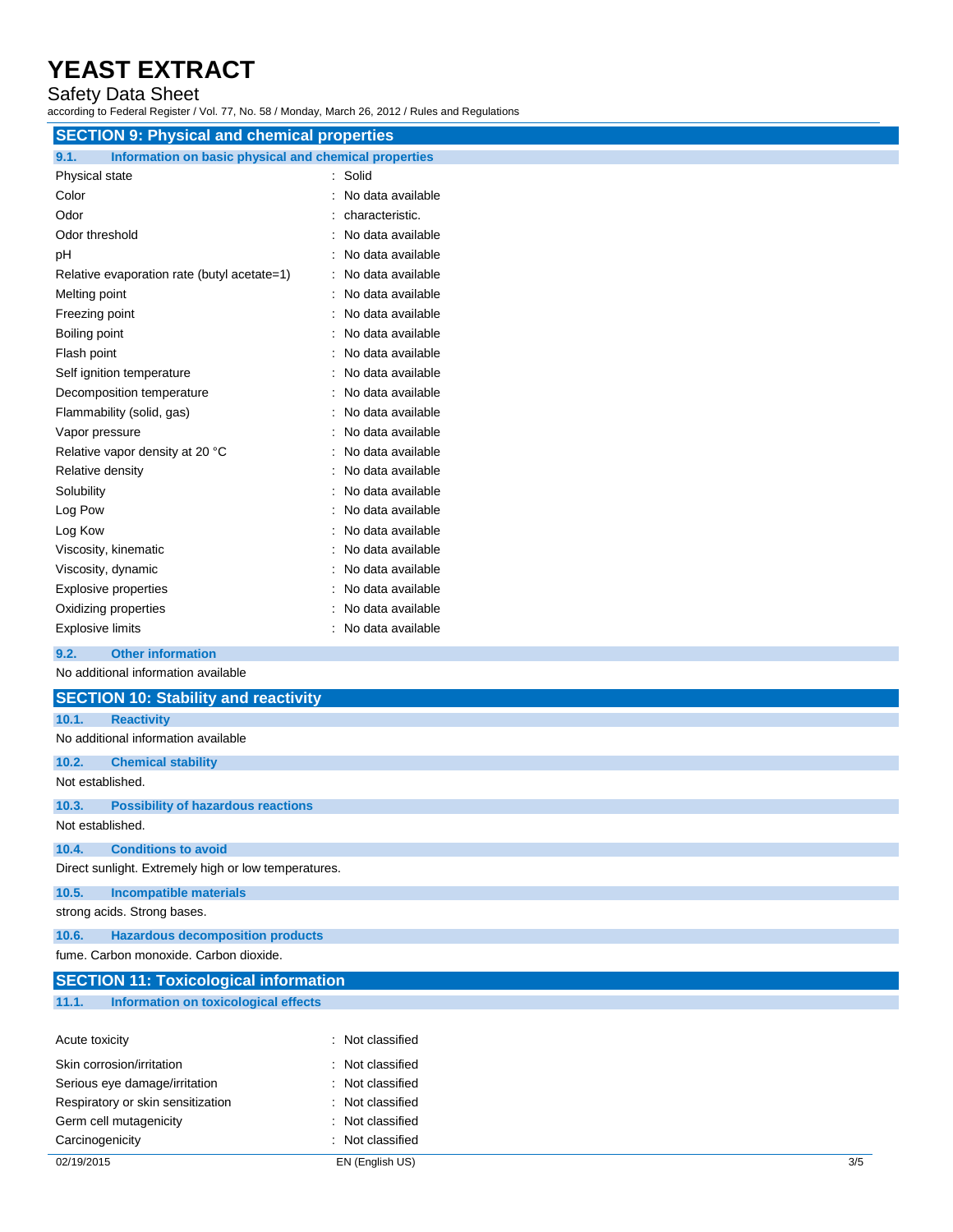## Safety Data Sheet

according to Federal Register / Vol. 77, No. 58 / Monday, March 26, 2012 / Rules and Regulations

| Reproductive toxicity<br>Specific target organ toxicity (single exposure) | Not classified<br>Not classified                                  |
|---------------------------------------------------------------------------|-------------------------------------------------------------------|
| Specific target organ toxicity (repeated<br>exposure)                     | : Not classified                                                  |
| Aspiration hazard                                                         | : Not classified                                                  |
| Potential Adverse human health effects and<br>symptoms                    | Based on available data, the classification criteria are not met. |

| <b>SECTION 12: Ecological information</b>           |                                                                           |
|-----------------------------------------------------|---------------------------------------------------------------------------|
| 12.1.<br><b>Toxicity</b>                            |                                                                           |
| No additional information available                 |                                                                           |
| 12.2.<br><b>Persistence and degradability</b>       |                                                                           |
| <b>YEAST EXTRACT (8013-01-2)</b>                    |                                                                           |
| Persistence and degradability                       | Not established.                                                          |
| 12.3.<br><b>Bioaccumulative potential</b>           |                                                                           |
| <b>YEAST EXTRACT (8013-01-2)</b>                    |                                                                           |
| Bioaccumulative potential                           | Not established.                                                          |
| 12.4.<br><b>Mobility in soil</b>                    |                                                                           |
| No additional information available                 |                                                                           |
| 12.5.<br><b>Other adverse effects</b>               |                                                                           |
| Other information                                   | : Avoid release to the environment.                                       |
| <b>SECTION 13: Disposal considerations</b>          |                                                                           |
| 13.1.<br><b>Waste treatment methods</b>             |                                                                           |
| Waste disposal recommendations                      | : Dispose in a safe manner in accordance with local/national regulations. |
| Ecology - waste materials                           | : Avoid release to the environment.                                       |
| <b>SECTION 14: Transport information</b>            |                                                                           |
| In accordance with DOT                              |                                                                           |
| No dangerous good in sense of transport regulations |                                                                           |
| <b>Additional information</b>                       |                                                                           |
| Other information                                   | : No supplementary information available.                                 |
|                                                     |                                                                           |
| <b>ADR</b>                                          |                                                                           |
| Transport document description                      | : UN N/A                                                                  |
| Packing group (ADR)                                 | : N/A                                                                     |
| Hazard identification number (Kemler No.)           | : N/A                                                                     |
| Classification code (ADR)                           | : N/A                                                                     |
| <b>Transport by sea</b>                             |                                                                           |
| No additional information available                 |                                                                           |
| <b>Air transport</b>                                |                                                                           |
| No additional information available                 |                                                                           |
| <b>SECTION 15: Regulatory information</b>           |                                                                           |
| <b>15.1. US Federal regulations</b>                 |                                                                           |
| No additional information available                 |                                                                           |
| <b>15.2. International regulations</b>              |                                                                           |
|                                                     |                                                                           |

No additional information available